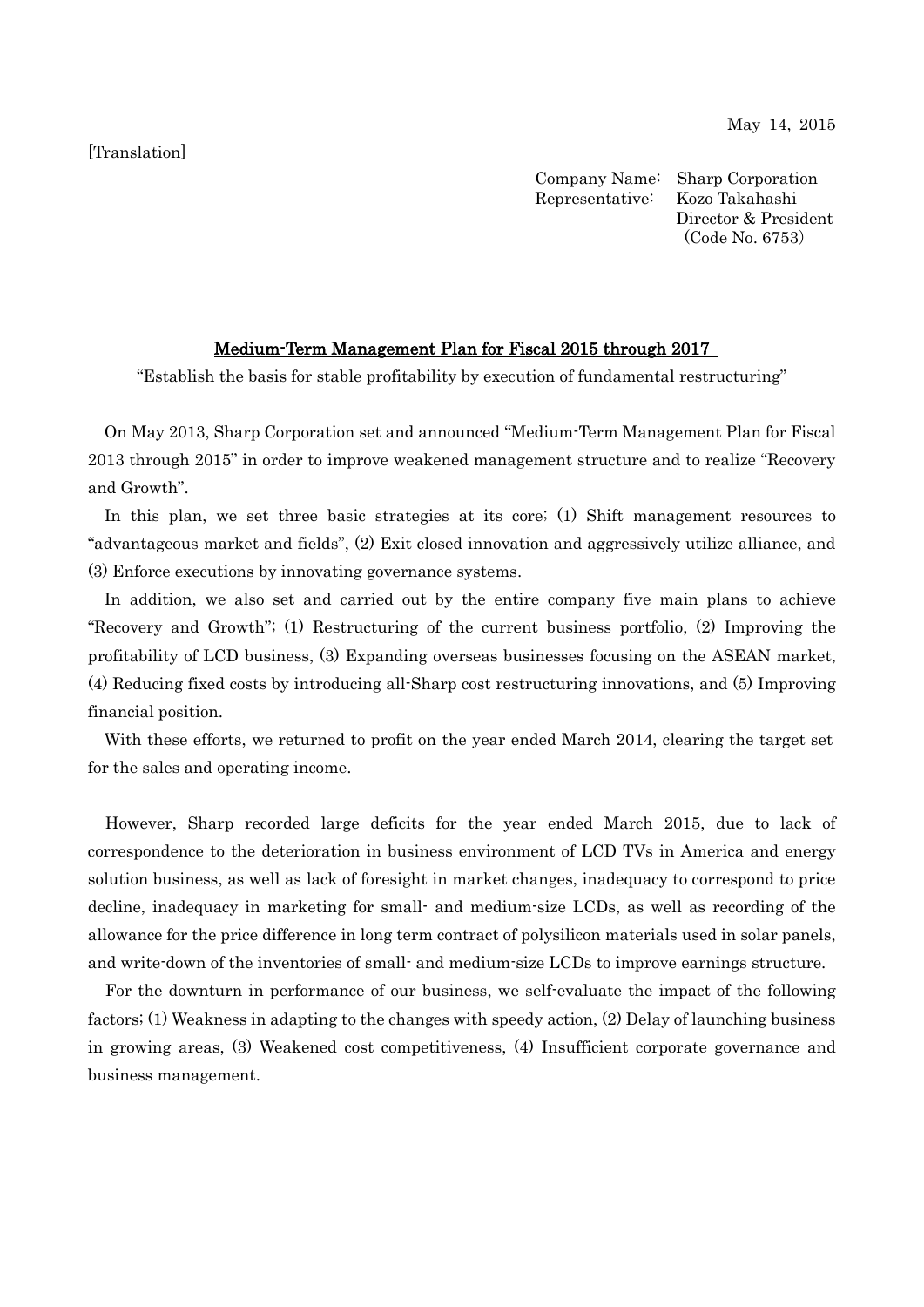In order to overcome this situation, Sharp has established a Medium-Term Management Plan for Fiscal 2015 through 2017 to "establish the basis for stable profitability by execution of fundamental restructuring" as its corporate strategy. This plan was resolved at our board member meeting held today. The overview of the plan is as stated below.

Sharp will continue to enforce further restructuring in response to the changes in the business environment.

For the detail of this Medium-Term Management Plan, please refer to the attached presentation material "Medium-Term Management Plan for Fiscal 2015 through 2017".

## Ⅰ.Re-establishment of the Financial Basis

Sharp will reinforce capital, damaged by the structural reorganization, with the issuance of preferred shares.

|                        | Investment from                                            | Investment from                                 |  |
|------------------------|------------------------------------------------------------|-------------------------------------------------|--|
|                        | the financial institutions                                 | the third party                                 |  |
| Investors              | Mizuho Bank, Ltd.                                          | Japan Industrial Solutions Fund I               |  |
|                        | The Bank of Tokyo-Mitsubishi UFJ,                          |                                                 |  |
|                        | Ltd.                                                       |                                                 |  |
| Types of<br>Investment | Investment by preferred share                              | Investment by preferred share<br>25 billion yen |  |
|                        | 200 billion yen                                            |                                                 |  |
|                        | $(100 \text{ billion} \text{ yen} \text{ from each bank})$ |                                                 |  |
| Use of the             |                                                            | Fund for the business growth strategy           |  |
| Fund                   | Fund for the repayment of debt                             |                                                 |  |

※ The issue of preferred share will require the conditions including the consent at the 121st Ordinary General Meeting of Shareholders.

### Ⅱ.Basic Strategy of the Medium-Term Management Plan

Sharp will target to "establish the bases for stable profitability by execution of fundamental restructuring" by execution of the following three key strategies.

#### 1.Re-organizing Business Portfolio

Sharp will re-build its current corporate structure including 2 business groups and 8 business units into 5 companies to adapt to clients and business criteria in order to re-organize business portfolio and improve profitability.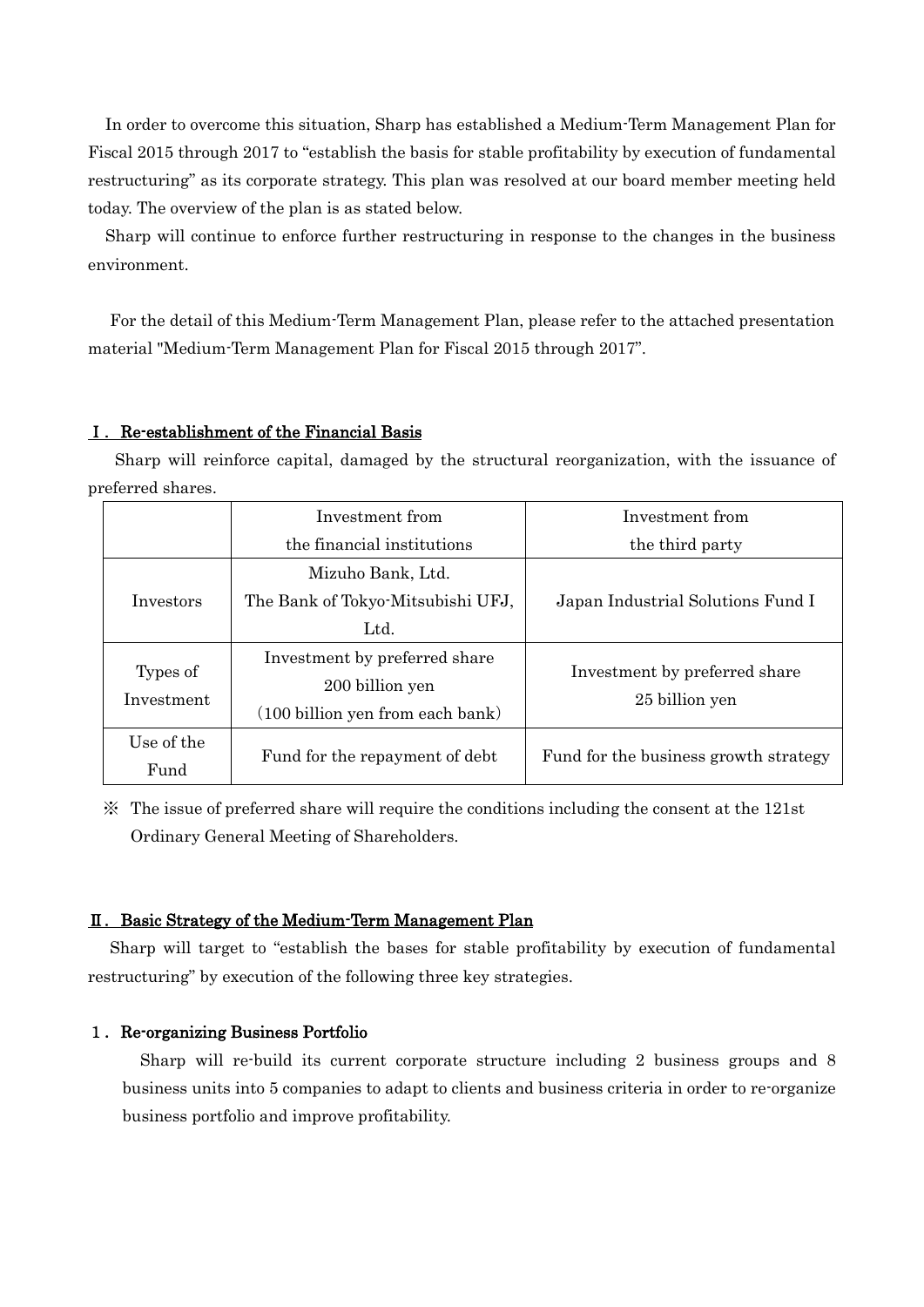- Consumer Electronics Company
- Energy Solutions Company
- Business Solutions Company
- Electronic Component and Device Company
- Display Device Company

#### 2.Executing Reduction of Fixed Cost

Sharp plans to execute fundamental cost restructuring foreseeing improvement in future profitability. The restructuring will include innovation to business schemes and business bases, personnel reduction by voluntary retirement in Japan and downsizing of overseas bases, streamlining headquarter, and urgent measures to reduce personnel cost in Japan, etc.

#### 3.Reorganizing Corporate Structure and Strengthening Corporate Governance

(1) Introduction and Aim of Company-System

Sharp intends to introduce company-system from October 2015 to balance the enforcement of corporate section management and establishment of each company's independence to realize disciplined and speedy management. Each company will target (1) management focusing on B/S, P/L and C/F, (2) Integrated framework covering production to sales, (3) Flat structure to adapt promptly to market changes.

#### (2) Fundamental Changes in the Personnel Affairs

For the recovery of the company, in order to provide the opportunity to enhance careers and working conditions worth working for to the employees with important roles, and to create robust corporate structure with competitive edge in each business field, Sharp intends to make changes in the personnel affairs as follows;

- a) Review of class and reward systems
- b) Provide appropriate working conditions
- c) Thorough merit-based promotion system
- d) Change to more flat and simple structure

#### (3) Renewal of Management

We will renew our management to accomplish Medium-Term Management Plan.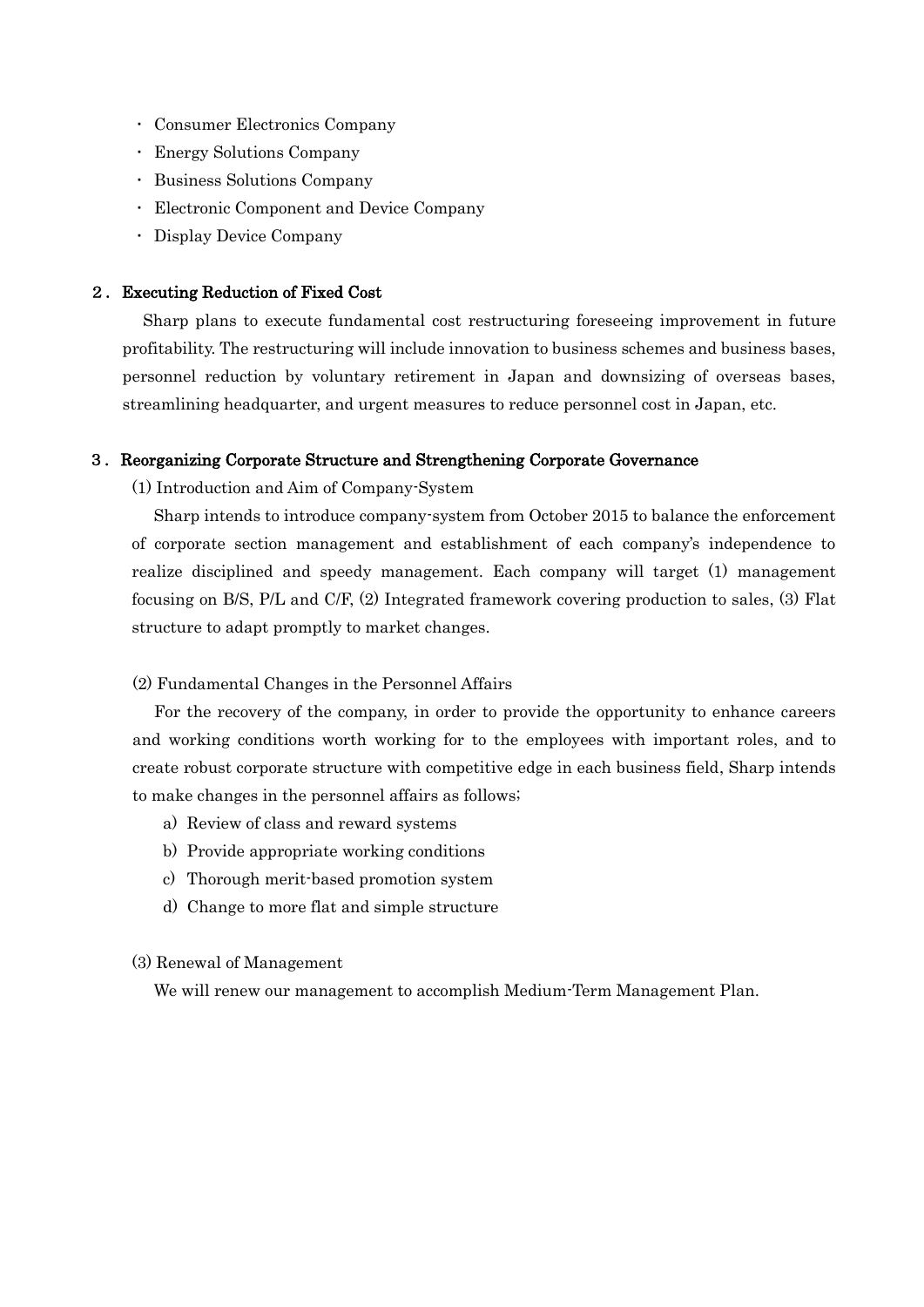# Ⅲ.Business Plan

(Unit: Billion yen)

|                                                  | Fiscal 2014            | Fiscal 2015               | Fiscal 2016            | Fiscal 2017            |
|--------------------------------------------------|------------------------|---------------------------|------------------------|------------------------|
|                                                  | Result                 | forecast                  | plan                   | Plan                   |
| Consolidated<br>Net Sales<br>$(Y \text{ on } Y)$ | 2,786.2<br>$(95.2\%)$  | 2,800.0<br>$(100.5\%)$    | 2,900.0<br>$(103.6\%)$ | 3,000.0<br>$(103.4\%)$ |
| Consolidated<br>Operating<br>Income<br>(ratio)   | $-48.0$<br>$(-1.7\%)$  | 80.0<br>$(2.9\%)$         | 100.0<br>$(3.4\%)$     | 120.0<br>$(4.0\%)$     |
| Consolidated<br>Net Income<br>(ratio)            | $-222.3$<br>$(*8.0\%)$ | continue<br>restructuring | surplus                | expand surplus         |

End